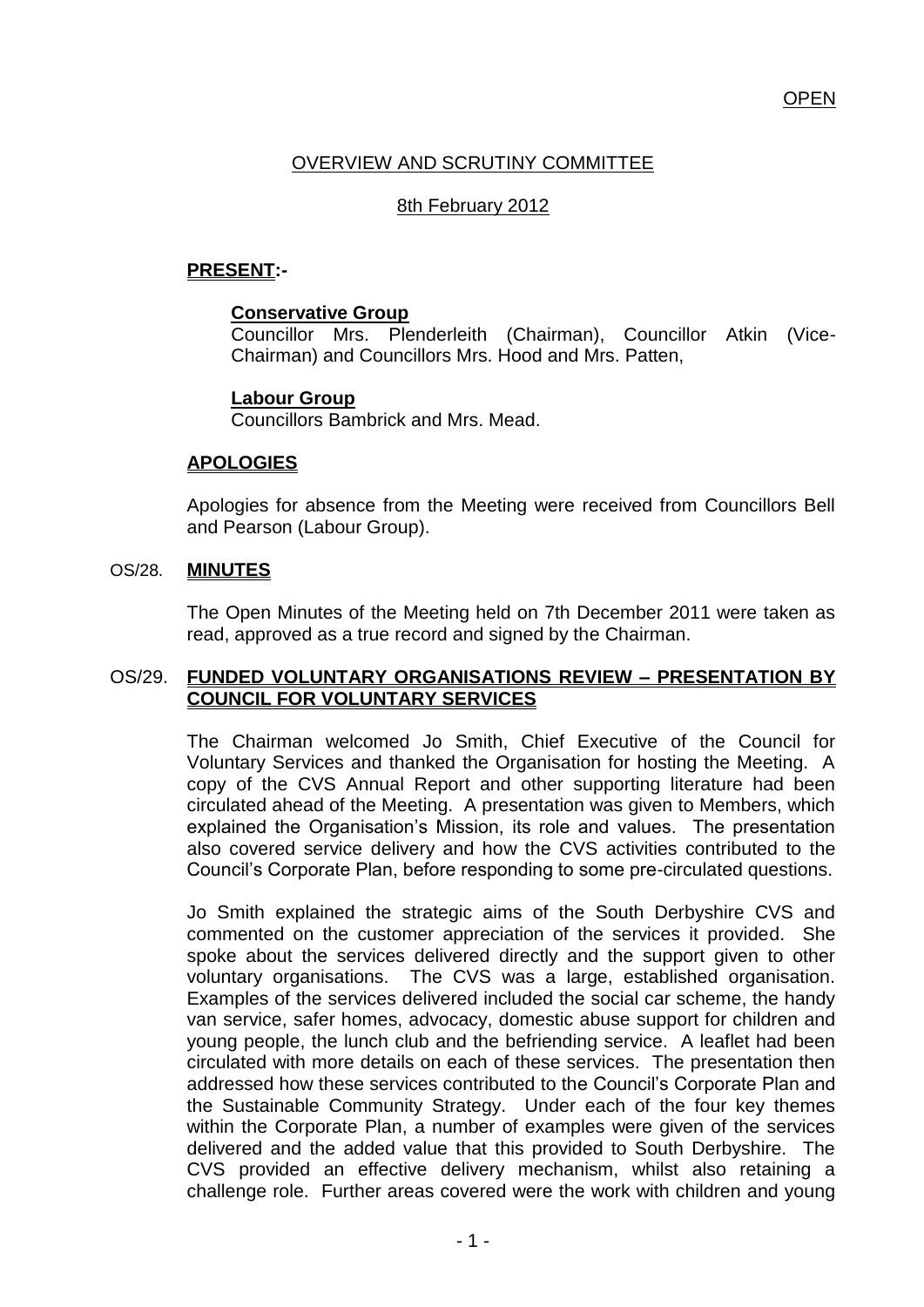people, involvement in the South Derbyshire Partnership and an update was given on funding. A number of case studies had been prepared and would be circulated following the Meeting. Jo Smith also referred to the pre-circulated questions, explaining the staffing arrangements at the CVS. She confirmed that the majority of work was delivered in South Derbyshire, with some projects delivered across the wider Southern Derbyshire area and the County as a whole.

Further questions were invited and the first concerned how the CVS promoted its services, for which examples were given. It was also questioned how many people accessed services through the CVS. Whilst this was difficult to assess overall, a number of examples were given. A Member asked whether all services were delivered within the urban core. Examples were given of some of the projects undertaken in various rural areas. A further question concerned the retraining provided by the CVS. Whilst it could not claim direct credit for helping people to secure employment, a successful case was highlighted. The Chair thanked Jo Smith for the presentation and she left the Meeting.

The Committee then discussed the Funded Voluntary Organisation Review more generally. At the last Committee, it was agreed to hold a Special Meeting, to receive a detailed presentation from Sharpe's Pottery and a number of written reports from the other funded voluntary groups that received less than £25,000 per annum from the Council. It was confirmed that Sharpe"s Pottery was available to host the next Meeting.

### **It was agreed:-**

- **(1) To receive the presentation from the Council for Voluntary Services, as part of the Funded Voluntary Organisations Review.**
- **(2) That the Special Meeting of the Committee on 25th April 2012 be held at Sharpe's Pottery Museum in Swadlincote.**

# OS/30. **BUDGET SCRUTINY 2012/13**

For the second part of the budget scrutiny process, two reports had been circulated, which had been considered at previous policy committee meetings. The Housing and Community Services Committee had considered the Housing Revenue Account (HRA) Budget for 2012/13, including the rent setting for that period at its meeting on 2nd February. Prior to this, the Finance and Management Committee, at a meeting on 23rd January, considered Housing Revenue Account Self Financing - Treasury Management and the final proposals for debt take-on. The Head of Corporate Services took Members through these reports, and gave a presentation on the key aspects.

The paper on the HRA detailed the base budget for 2012/13, together with an updated financial forecast to 2023. The report also set out details of the proposed rent increase for 2012/13 under the Government"s National Rent Setting Policy.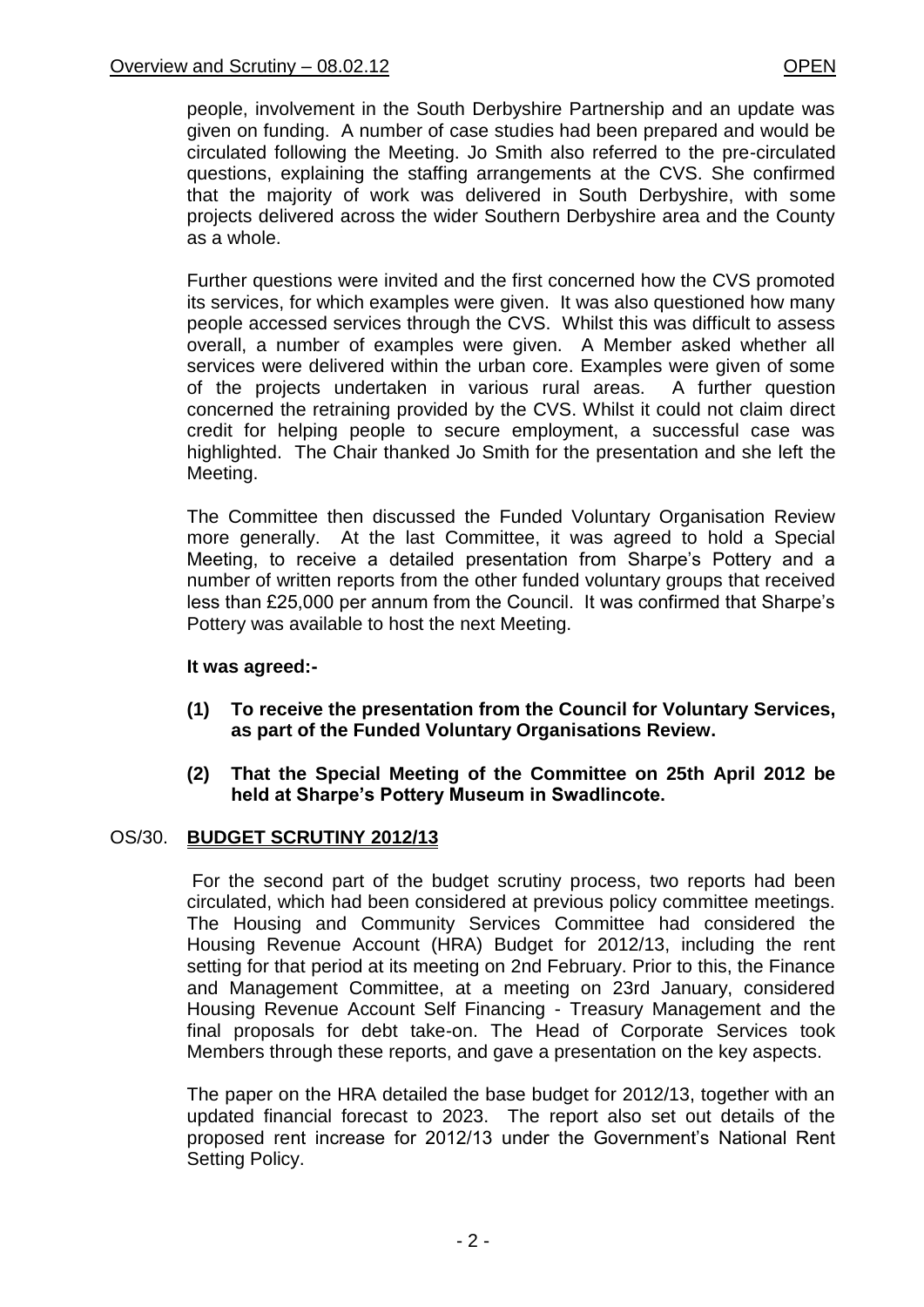A key area was the move to self-financing and, as previously reported, the current subsidy system would be abolished on 31st March 2012. Under the Localism Act 2011, the Council would no longer pay a negative subsidy payment to the Government, but would take on a share of the national housing debt. The Council"s debt take-on had been confirmed at approximately £58m. The base budget for 2012/13 and 10-year financial projection was the first financial plan constructed under self-financing. This included the recommended debt repayment profile and associated interest costs, together with previously approved stock investment needs. In addition, the base budget for repairs and management costs, together with all of the day-to-day income and expenditure had been reviewed.

The detail of this report included sections on formulating the 2012/13 base budget, the planning period and an appendix set out the fully costed base budget and financial projections for the first 10-years of self-financing. General inflation was reported, together with sections on income (excluding housing rents), housing repairs, management costs and sheltered services. It was confirmed that the debt settlement was lower than previously estimated, which had the effect of the Council borrowing £300,000 less than originally expected.

Further appendices to the report detailed the profile of interest and loan repayments over the 30-year business planning period. The Council"s position and Capital Investment were then reported, before looking at future borrowing. With regard to 'Right to Buy' (RTB) receipts under self-financing, pooling would continue to apply, which meant that 75% of proceeds would continue to be repaid to the Government. Details were also provided about a Government consultation, which sought to reinvigorate RTB take-up.

It was estimated that the HRA would enter self-financing with a general reserve of around £1.9m. This was above the current minimum contingency level of £0.5m approved in the Council"s Financial Strategy and would be used over the first 5-years of the Plan to meet the estimated deficit on the overall HRA. Around 2016/17, it was projected that the reserve would have fallen to around £950,000. After this date, the Plan moved into surplus and as previously highlighted, this was set aside to repay the debt.

As the principle of self-financing would allow greater freedom and scope for local HRAs and for Councils to deliver additional investment in their stock, this came with a transfer of greater responsibility and hence risk. Therefore it was recommended that a level of £1m was maintained as the minimum general reserve balance on the HRA from April 2012.

Previous reports to the policy committee had indicated that rent income from tenanted properties was a fundamental part of the self-financing proposal. It would continue to be the most significant source of income. Under selffinancing, councils would be expected to follow the national rent setting framework and continue towards convergence. For 2012/13 the national average rent increase had been set at 6.1%. The Council"s current average formula rent was substantially behind the national average and the reasons for this were reported. Consequently for 2011/12, the Council's average rent was around 9% lower than the national formula. In order to catch up by 2015/16,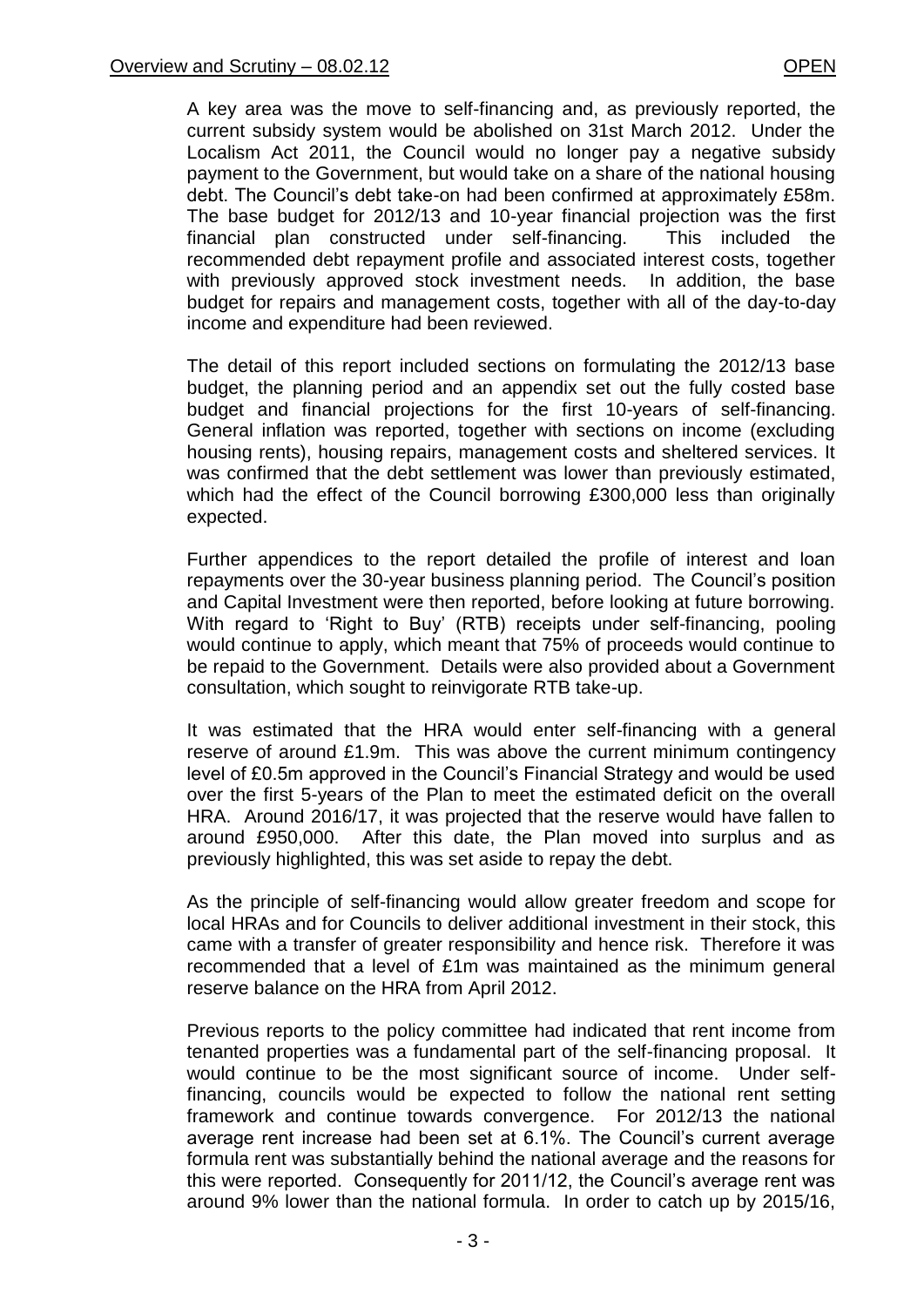the average rent for tenants in South Derbyshire would need to increase by 8.5% for 2012/13 or an average of £5.49 per week.

Further sections of this report provided an analysis of the increases, the effect on the base budget and effect of lower increases, before looking at additional risks and flexibility and other options available.

The second report on HRA Self Financing concerned Treasury Management and final proposals for debt take-on. A decision had been taken by the Finance and Management Committee on 23rd January on the most appropriate way to fund the HRA debt settlement under the self-financing framework.

Following analysis of various options, approval was given to finance the debt take-on through the Public Works Loans Board (PWLB) on a maturity type basis, in order to satisfy the requirements of the HRA"s 30-year Business Plan. The Council had an existing market loan of £1m and the report's executive summary explained how this would be allocated. It would enable the Council to operate the recommended "two pooled" approach to future debt management and cleanly separate the new HRA debt into its own pool.

Interest rates were not expected to move significantly between now and the settlement date. However, there were risks to this forecast given the ongoing economic situation and potential impacts from Europe. It was considered that the PWLB offered the best route, given its lower rates, ease of arranging a debt structure and overall administration. A balanced portfolio structure was recommended with a bias towards a longer-dated repayment profile. Both PWLB fixed rates and margins were still considered to be at historically low levels and therefore the opportunity to secure long dated funding at below 3% was recommended. This also provided some flexibility. If the Council was in a position to repay debt early, with rates likely to have increased, it would be able to generate a discount on early repayment. A limited amount of variable rate exposure would enable the Council to benefit from the current low official bank rate, whilst maintaining some flexibility on repayment timing. Selecting the maximum 10-year maturity would capture the low margin over an extended period. A balanced portfolio would also reduce the potential "cost of carry" where the investment rate on funds accumulated in readiness to repay debt, was less than the rate of the debt outstanding. By selecting a balanced portfolio, it was considered that the Council would be well positioned to manage future treasury management risks.

The detail of the report contained sections on the treasury strategy objectives, the current economic outlook and sources of funding. It then looked at premiums and discounts, the interest rates and long-term borrowing and borrowing debt at variable rates. A section was provided on fixed versus variable rates, before looking at the portfolio structure, with an options analysis and tables on loan maturity. Further detail was given on the options appraisal, risk management, the debt structure and the effect on the HRA Business Plan. Appended to the report were illustrative interest payments and debt repayment details. The report concluded with sections on splitting the existing debt and the pooling of debt.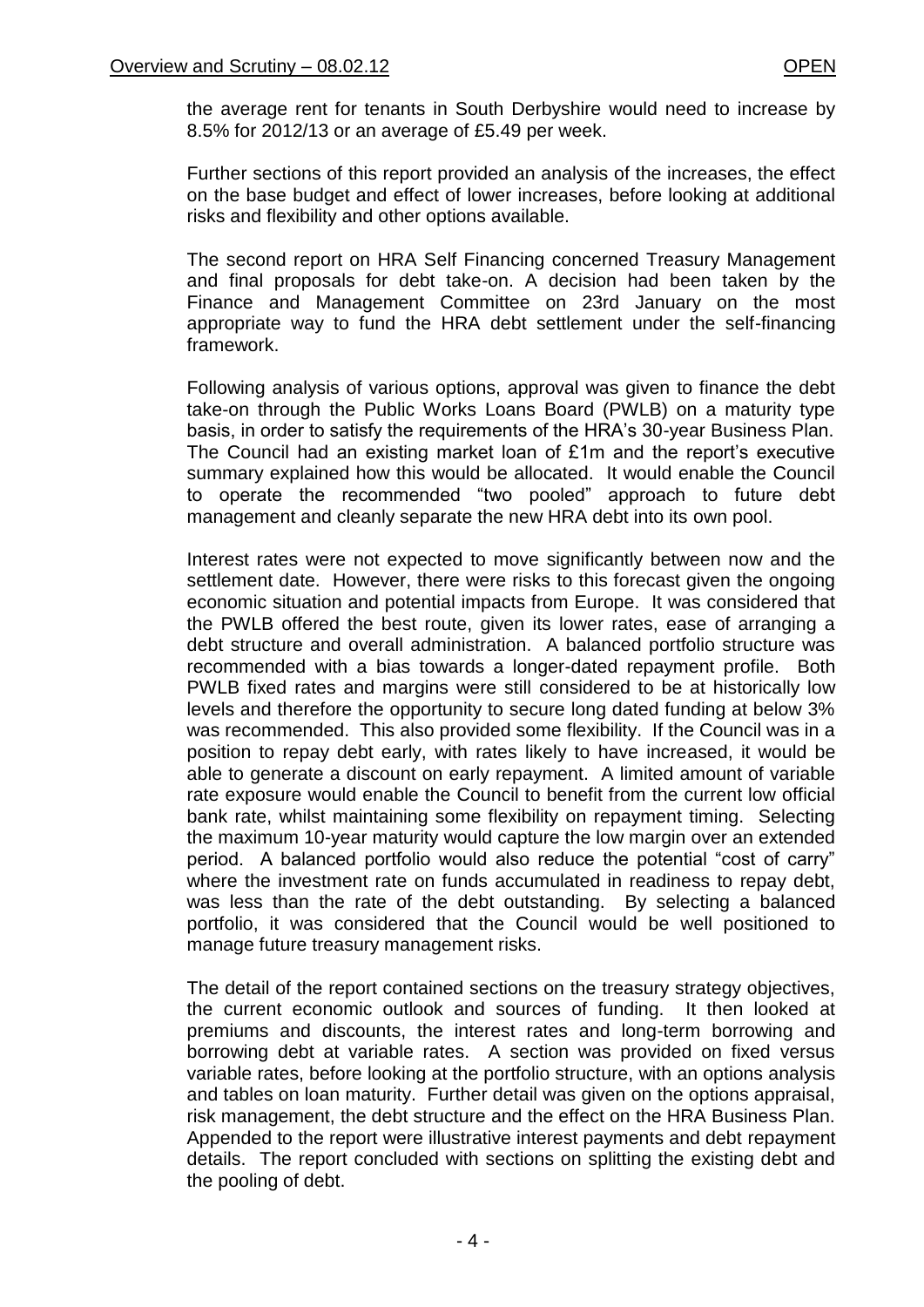The Officer responded to Members' questions, the first concerning the potential impact of RTB applications increasing, in response to the Government"s initiative. It was questioned whether the loan interest rates were fixed. The Officer confirmed the decisions made by the Policy Committee, the mixture of loan periods and fixed/variable rates, together with the beneficial rates being offered and the potential incentives for settling some debts early. Rescheduling loans with the PWLB was also touched on. It was questioned whether other options could be pursued instead of early debt repayment, particularly further improvements to the housing stock or new build schemes, to increase the rent income. Details were given of the borrowing cap, which meant that such options were unlikely to be feasible in the early years of selffinancing. Further discussion took place on the Government's proposals to reinvigorate the RTB scheme, its intention to continue to "pool" a proportion of RTB sale receipts and to set requirements for the treatment of the Council"s retained portion of these monies. It was noted that capital improvement costs could be set against RTB discounts for three years after the works were undertaken.

On the setting of rent levels, a Member asked if in future, these could be considered by Overview and Scrutiny prior to the Policy Committee determining them. The move to self-financing might mean in future that the consideration of rent levels could take place at the Special Policy Committee in early January, which would give a longer period for Overview and Scrutiny to consider the proposals. With this in mind, it was considered that Overview and Scrutiny could hold a single meeting, dedicated to the budget process.

Another issue highlighted, which was contained in the Localism Act was the potential for Government to reopen the debt settlement in future.

A copy of the unconfirmed Minutes of the Committee"s meeting on 18th January was circulated. The Minutes were accepted and would be submitted, along with a similar document from this meeting, as the Committee's response to the Budget Scrutiny work. The Committee"s Chairman and Opposition Group lead Member would be asked to approve the second document.

**It was agreed that the Committee responds to the budget scrutiny process as set out above. In particular the Committee requests if possible, that in future years rent setting is considered by the Housing & Community Services Committee in early January and that the Overview and Scrutiny Committee will then hold a single meeting, dedicated to Budget Scrutiny in future years.**

### OS/31. **WORK PROGRAMME**

It was reported that the Overview and Scrutiny Committee agreed an annual work programme, which was reviewed at each Meeting. The Committee was asked to consider arrangements for the annual crime and disorder scrutiny work. The Chairman reported on a Home Office briefing held on 2nd February 2012, where details were provided about the Police and Crime Commissioners and arrangements for Police and Crime Panels. It was suggested that this would form a useful area for the crime and disorder scrutiny work. The Home Office briefing had been attended by the Leader of the Council, who was also